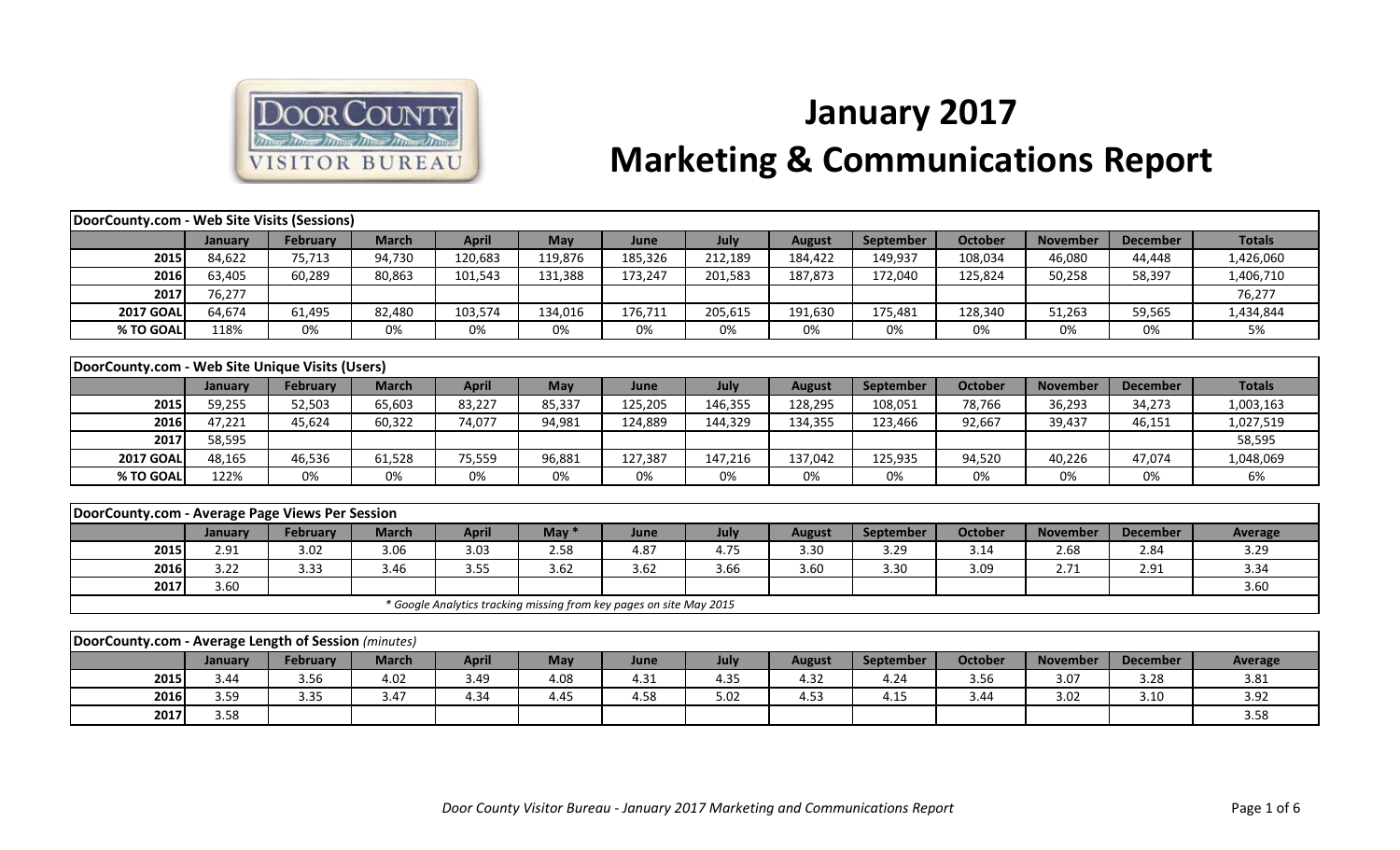| DoorCounty.com - Mobile Web Site Useage                     |                |           |              |              |                        |                                                                     |           |               |           |                        |                                 |                 |               |
|-------------------------------------------------------------|----------------|-----------|--------------|--------------|------------------------|---------------------------------------------------------------------|-----------|---------------|-----------|------------------------|---------------------------------|-----------------|---------------|
|                                                             | January        | February  | <b>March</b> | <b>April</b> | $May*$                 | June                                                                | July      | <b>August</b> | September | <b>October</b>         | <b>November</b>                 | <b>December</b> | <b>Totals</b> |
| 2015                                                        | 39,024         | 21,610    | 43,392       | 54,501       | 30,019                 | 87,000                                                              | 103,550   | 94,460        | 75,538    | 56,316                 | 26,040                          | 22,569          | 654,019       |
| 2016                                                        | 30,943         | 31,015    | 39,684       | 50,397       | 69,140                 | 91,729                                                              | 114,452   | 103,485       | 103,174   | 73,631                 | 26,980                          | 31,466          | 766,096       |
| 2017                                                        | 38,705         |           |              |              |                        |                                                                     |           |               |           |                        |                                 |                 | 38,705        |
|                                                             |                |           |              |              |                        | * Google Analytics tracking missing from key pages on site May 2015 |           |               |           |                        |                                 |                 |               |
|                                                             |                |           |              |              |                        |                                                                     |           |               |           |                        |                                 |                 |               |
| DoorCounty.com - Top Ten Most Requested Pages for the Month |                |           |              |              |                        |                                                                     |           |               |           |                        |                                 |                 |               |
| 1) /Home                                                    |                |           |              |              | 5) /winter             |                                                                     |           |               |           | 9) /dine/breakfast     |                                 |                 |               |
| 2) /seasonal-promotions/nature-of-romance                   |                |           |              |              |                        | 6) /discover/guides-and-reports/visitor-guide/                      |           |               |           |                        | 10)/discover/winter-snow-report |                 |               |
| 3) /experience/events                                       |                |           |              |              | 7) /stay/cottage-house |                                                                     |           |               |           |                        |                                 |                 |               |
| 4) /stay/                                                   |                |           |              |              |                        | 8) /nature-of-romance-packages                                      |           |               |           |                        |                                 |                 |               |
|                                                             |                |           |              |              |                        |                                                                     |           |               |           |                        |                                 |                 |               |
| DoorCounty.com - Top Ten Sources for the Month              |                |           |              |              |                        |                                                                     |           |               |           |                        |                                 |                 |               |
| 1) Google/organic                                           |                |           |              |              | 5) yahoo               |                                                                     |           |               |           | 9) travelwisconsin.com |                                 |                 |               |
| 2) (direct)/(none)                                          |                |           |              |              | 6) DoorCounty          |                                                                     |           |               |           | 10) doorcounty.com     |                                 |                 |               |
| 3) bing                                                     |                |           |              |              | 7) Facebook            |                                                                     |           |               |           |                        |                                 |                 |               |
| 4) m.facebook.com/referral                                  |                |           |              |              | 8) facebook.com        |                                                                     |           |               |           |                        |                                 |                 |               |
|                                                             |                |           |              |              |                        |                                                                     |           |               |           |                        |                                 |                 |               |
| Social Media: Facebook                                      |                |           |              |              |                        |                                                                     |           |               |           |                        |                                 |                 |               |
| <b>Impressions</b>                                          | January        | February  | <b>March</b> | <b>April</b> | May                    | June                                                                | July      | <b>August</b> | September | <b>October</b>         | <b>November</b>                 | <b>December</b> | <b>Totals</b> |
| 2015                                                        | 826,778        | 594,789   | 839,094      | 1,204,160    | 1,097,071              | 1,201,542                                                           | 1,286,647 | 925,223       | 1,065,510 | 1,045,703              | 1,088,533                       | 563,186         | 11,738,236    |
| 2016                                                        | 994,271        | 1,014,098 | 758,324      | 1,194,643    | 1,530,365              | 1,611,401                                                           | 2,131,033 | 2,262,757     | 3,573,818 | 3,378,374              | 1,313,169                       | 1,228,910       | 20,991,163    |
| 2017                                                        | 1,730,644      |           |              |              |                        |                                                                     |           |               |           |                        |                                 |                 | 1,730,644     |
| <b>Post Views</b>                                           | January        | February  | <b>March</b> | <b>April</b> | May                    | June                                                                | July      | <b>August</b> | September | <b>October</b>         | <b>November</b>                 | <b>December</b> | <b>Totals</b> |
| 2015                                                        | 555,825        | 388,349   | 555,850      | 772,633      | 739,233                | 768,594                                                             | 847,893   | 686,341       | 679,592   | 739,724                | 856,575                         | 407,601         | 7,998,210     |
| 2016                                                        | 780,727        | 773,366   | 581,832      | 855,534      | 1,164,837              | 1,281,364                                                           | 1,480,357 | 1,559,301     | 2,824,540 | 2,534,054              | 910,455                         | 817,399         | 15,563,766    |
| 2017                                                        | 1,103,020      |           |              |              |                        |                                                                     |           |               |           |                        |                                 |                 | 1,103,020     |
| <b>Page Views</b>                                           | <b>January</b> | February  | <b>March</b> | <b>April</b> | May                    | June                                                                | July      | <b>August</b> | September | <b>October</b>         | <b>November</b>                 | <b>December</b> | <b>Totals</b> |
| 2015                                                        | 104,557        | 81,847    | 125,202      | 150,854      | 150,023                | 168,039                                                             | 162,788   | 119,717       | 181,124   | 169,600                | 1,388                           | 81,295          | 1,496,434     |
| 2016                                                        | 112,475        | 103,983   | 87,177       | 153,588      | 172,031                | 113,158                                                             | 233,864   | 369,832       | 311,572   | 335,892                | 272,806                         | 317,219         | 2,583,597     |
| 2017                                                        | 381,660        |           |              |              |                        |                                                                     |           |               |           |                        |                                 |                 | 381,660       |
| <b>Engagement</b>                                           | <b>January</b> | February  | <b>March</b> | <b>April</b> | May                    | June                                                                | July      | <b>August</b> | September | <b>October</b>         | <b>November</b>                 | <b>December</b> | <b>Totals</b> |
| 2015                                                        | 24,832         | 14,834    | 26,432       | 32,633       | 32,944                 | 32,210                                                              | 30,093    | 24,461        | 32,364    | 35,477                 | 26,773                          | 13,550          | 326,603       |
| 2016                                                        | 28,766         | 20,520    | 15,324       | 31,493       | 34,883                 | 34,678                                                              | 65,406    | 43,487        | 79,971    | 61,204                 | 30,010                          | 25,511          | 471,253       |
| 2017                                                        | 39,773         |           |              |              |                        |                                                                     |           |               |           |                        |                                 |                 | 39,773        |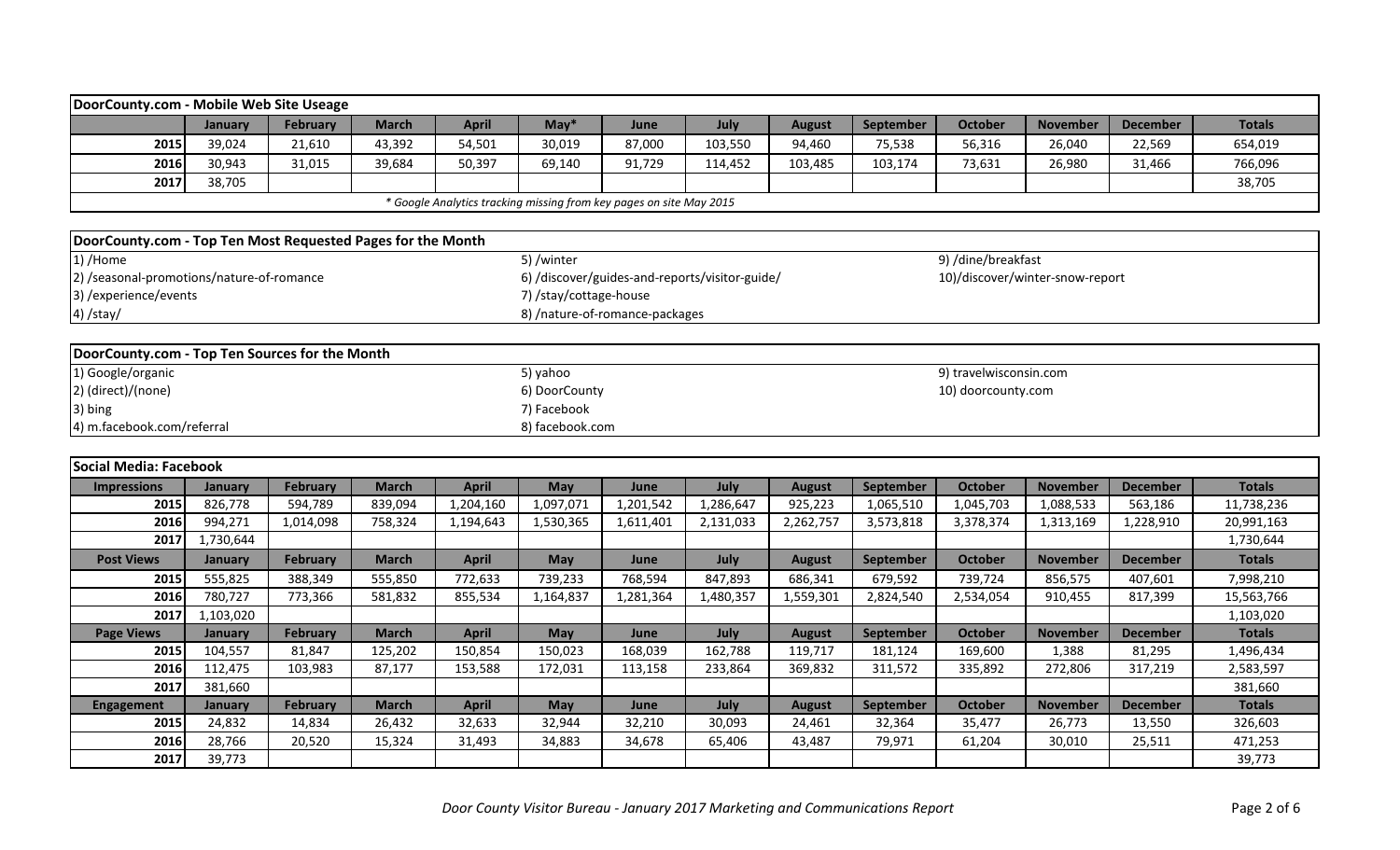| <b>Social Media: Twitter</b> |                |           |              |              |            |           |            |               |           |                |                 |                 |                        |
|------------------------------|----------------|-----------|--------------|--------------|------------|-----------|------------|---------------|-----------|----------------|-----------------|-----------------|------------------------|
| <b>Followers</b>             | January        | February  | <b>March</b> | <b>April</b> | <b>May</b> | June      | July       | <b>August</b> | September | <b>October</b> | <b>November</b> | <b>December</b> | <b>Annual % Growth</b> |
| 2015                         | 3,585          | 3,652     | 3,709        | 3,781        | 3,872      | 3,992     | 4,096      | 4,153         | 4,219     | 4,261          | 4,302           | 4,350           | 21%                    |
| 2016                         | 4,411          | 4,459     | 4,547        | 4,588        | 4,661      | 4,760     | 4,878      | 4,955         | 5,019     | 5,068          | 5,086           | 5,136           | 16%                    |
| 2017                         | 5,201          |           |              |              |            |           |            |               |           |                |                 |                 |                        |
| <b>Impressions</b>           | <b>January</b> | February  | <b>March</b> | <b>April</b> | <b>May</b> | June      | July       | <b>August</b> | September | October        | <b>November</b> | <b>December</b> | <b>Totals</b>          |
| 2015                         | 2,257,152      | 1,533,877 | 1,517,133    | 704,372      | 2,271,820  | 2,700,702 | 2,634,001  | 4,648,946     | 5,502,863 | 2,459,054      | 4,013,608       | 9,737,951       | 39,981,479             |
| 2016                         | 2,709,041      | 7,170,397 | 2,556,102    | 3,822,978    | 5,736,414  | 8,969,016 | 22,713,222 | 6,557,849     | 3,986,430 | 2,503,666      | 1,616,196       | 2,882,856       | 71,224,167             |
| 2017                         | 2,816,512      |           |              |              |            |           |            |               |           |                |                 |                 | 2,816,512              |
|                              |                |           |              |              |            |           |            |               |           |                |                 |                 |                        |
| <b>Pay-Per-Click Results</b> |                |           |              |              |            |           |            |               |           |                |                 |                 |                        |
|                              | <b>January</b> | February  | <b>March</b> | <b>April</b> | <b>May</b> | June      | July       | <b>August</b> | September | <b>October</b> | <b>November</b> | <b>December</b> | <b>Totals</b>          |
| 2015                         | 1,815          | 2,153     | 2,240        | 2,253        | 5,507      | 5,556     | 5,507      | 4,096         | 5,507     | 2,251          | 1,015           | 1,006           | 38,906                 |
| 2016                         | 2,577          | 5,584     | 7,131        | 8,905        | 14,312     | 5,161     | 1,365      | 8,939         | 9,289     | 1,357          | 831             | 477             | 65,928                 |
| 2017                         | 3,316          |           |              |              |            |           |            |               |           |                |                 |                 | 3,316                  |

| <b>Door County E-Newsletter - Number of E-Mails Sent (with remails)</b> |         |                 |              |              |         |         |         |         |                  |                |                 |                 |               |
|-------------------------------------------------------------------------|---------|-----------------|--------------|--------------|---------|---------|---------|---------|------------------|----------------|-----------------|-----------------|---------------|
|                                                                         | Januarv | <b>February</b> | <b>March</b> | <b>April</b> | May     | June    | July    | August  | <b>September</b> | <b>October</b> | <b>November</b> | <b>December</b> | <b>Totals</b> |
| 2015                                                                    | 328,573 | 319,563         | 310,628      | 316,865      | 341,409 | 349,020 | 486,954 | 359,538 | 350,421          | 348,142        | 347,933         | 344,699         | 4,203,745     |
| 2016                                                                    | 688,006 | 336.747         | 334,214      | 285,196      | 292,101 | 617,581 | 324,801 | 364,339 | 363,905          | 362,390        | 364,584         | 362,183         | 4,696,047     |
| 2017                                                                    | 366,226 |                 |              |              |         |         |         |         |                  |                |                 |                 | 366,226       |

| <b>IDoor County E-Newsletter - Open Rates</b> |         |          |        |        |        |        |        |        |           |                |                 |                 |         |
|-----------------------------------------------|---------|----------|--------|--------|--------|--------|--------|--------|-----------|----------------|-----------------|-----------------|---------|
|                                               | lanuary | February | March  | April  | May    | June   | July   | August | September | <b>October</b> | <b>November</b> | <b>December</b> | Average |
| 2015                                          | 24.80%  | 23.60%   | 27.70% | 28.70% | 26.80% | 27.10% | 32.90% | 24.74% | 25.71%    | 24.20%         | 21.67%          | 20.06%          | 25.67%  |
| 2016                                          | 23.32%  | 20.69%   | 22.05% | 29.88% | 30.54% | 29.73% | 31.08% | 26.95% | 29.14%    | 26.27%         | 22.19%          | 21.70%          | 26.13%  |
| *2017                                         | 14.00%  |          |        |        |        |        |        |        |           |                |                 |                 | 14.00%  |

*\*New deployment platform and template introduced for 2017*

| <b>Door County E-Newsletter - Click Thru's</b> |         |                 |              |              |       |       |       |        |                  |         |                 |                 |                |
|------------------------------------------------|---------|-----------------|--------------|--------------|-------|-------|-------|--------|------------------|---------|-----------------|-----------------|----------------|
|                                                | Januarv | <b>February</b> | <b>March</b> | <b>April</b> | Mav   | June  | July  | August | <b>September</b> | October | <b>November</b> | <b>December</b> | <b>Average</b> |
| 2015                                           | 2.60%   | 2.90%           | 3.60%        | 4.30%        | 3.41% | 4.00% | 5.09% | 3.13%  | 3.85%            | 2.83%   | 2.01%           | 1.61%           | 3.28%          |
| <b>2016</b>                                    | 3.53%   | 1.82%           | 3.22%        | 3.58%        | 4.18% | 3.37% | 3.90% | 2.71%  | 3.63%            | 3.11%   | 1.66%           | 1.72%           | 3.04%          |
| *2017                                          | 1.38%   |                 |              |              |       |       |       |        |                  |         |                 |                 | 1.38%          |

*\*New deployment platform and template introduced for 2017*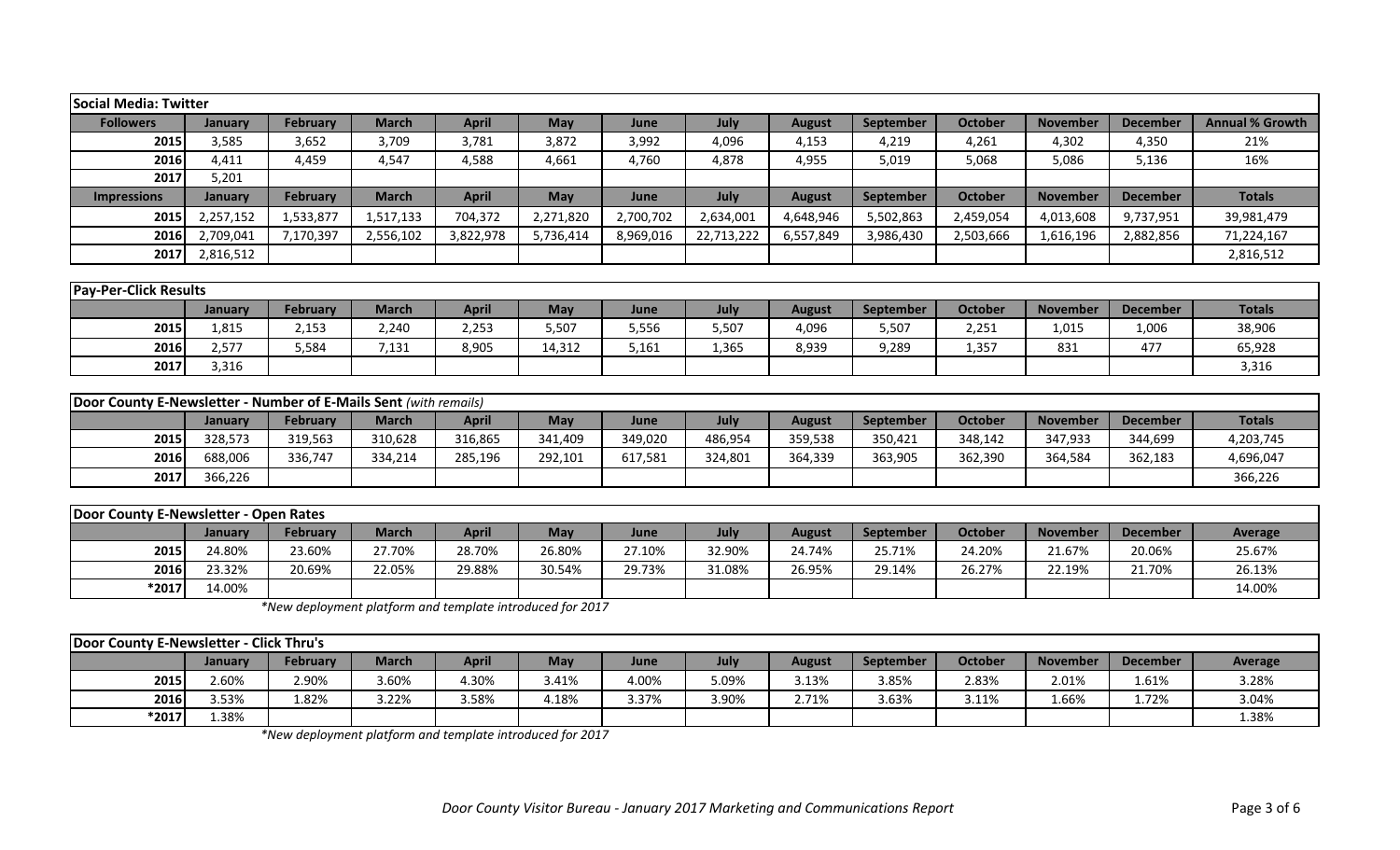| Advertising | - Gross Impressions |                 |              |           |           |           |           |           |                  |           |                 |                 |              |
|-------------|---------------------|-----------------|--------------|-----------|-----------|-----------|-----------|-----------|------------------|-----------|-----------------|-----------------|--------------|
|             | January             | <b>February</b> | <b>March</b> | April     | May       | June      | July      | August    | <b>September</b> | October   | <b>November</b> | <b>December</b> | <b>Total</b> |
| 2015        | 346.ز               | 2,679,900       | 5,336,400    | 9,945,248 | 5,628,037 | 1,183,348 | 673,070   | 441,307   | 2,900,619        | 1,587,416 | 6,390           | 6,390           | 30,393,471   |
| 2016        | 599,103             | 54,767          | 613,755      | 2,418,226 | 8,905,652 | 7,792,796 | 1,157,356 | 5,096,104 | 4,521,300        | 3,376,859 | 745,927         | 599,977         | 35,881,822   |
| 2017        | 985,753             |                 |              |           |           |           |           |           |                  |           |                 |                 | 985,753      |

| Advertising          | Media Placed 2017 |                 |              |              |     |      |      |        |                  |         |          |                 |              |
|----------------------|-------------------|-----------------|--------------|--------------|-----|------|------|--------|------------------|---------|----------|-----------------|--------------|
|                      | <b>January</b>    | <b>February</b> | <b>March</b> | <b>April</b> | May | June | July | August | <b>September</b> | October | November | <b>December</b> | <b>Total</b> |
| <b>Total Paid</b>    | 6,875م            |                 |              |              |     |      |      |        |                  |         |          |                 | \$6,875      |
| <b>Co-Op Dollars</b> | 6,375;            |                 |              |              |     |      |      |        |                  |         |          |                 | \$6,375      |

| <b>Online Video Views</b> (includes YouTube channels, Vimeo channel and live or embedded Facebook videos featuring DCVB video content such as Explore The Door, Our Door County, aerial videos, TV ads, etc) |                                                                                                                                                                                          |        |        |        |         |         |        |         |        |         |        |        |         |  |  |
|--------------------------------------------------------------------------------------------------------------------------------------------------------------------------------------------------------------|------------------------------------------------------------------------------------------------------------------------------------------------------------------------------------------|--------|--------|--------|---------|---------|--------|---------|--------|---------|--------|--------|---------|--|--|
|                                                                                                                                                                                                              | April<br><b>Totals</b><br><b>October</b><br><b>February</b><br><b>March</b><br>May<br><b>September</b><br><b>November</b><br>June<br>July<br><b>December</b><br>August<br><b>January</b> |        |        |        |         |         |        |         |        |         |        |        |         |  |  |
| 2015                                                                                                                                                                                                         | 731.ز                                                                                                                                                                                    | 7,223  | 8,932  | 8,134  | 13,319  | 16,888  | 20,796 | 24,895  | 21,995 | 23,020  | 18,771 | 19,107 | 189,811 |  |  |
| 2016                                                                                                                                                                                                         | 77,083                                                                                                                                                                                   | 22,279 | 41,152 | 44,323 | 159,171 | 103,794 | 93,713 | 200,640 | 59,224 | 104.412 | 46,546 | 36,831 | 939,168 |  |  |
| 2017                                                                                                                                                                                                         | 108,900                                                                                                                                                                                  |        |        |        |         |         |        |         |        |         |        |        | 108,900 |  |  |

| <b>Media Marketing Program - Impressions</b> |                      |                 |              |                                                                |            |            |            |               |                  |            |                 |                 |               |
|----------------------------------------------|----------------------|-----------------|--------------|----------------------------------------------------------------|------------|------------|------------|---------------|------------------|------------|-----------------|-----------------|---------------|
|                                              | <b>January</b>       | <b>February</b> | <b>March</b> | <b>April</b>                                                   | May        | June       | July       | <b>August</b> | <b>September</b> | October    | <b>November</b> | <b>December</b> | <b>Totals</b> |
|                                              | 2015 28,017,364      | 1,823,856       | 20,098,799   | 22,527,085                                                     | 3,830,004  | 19,201,677 | 30,984,433 | 36,995,848    | 9,122,770        | 2,746,629  | 6,293,744       | 16,144,032      | 197,786,241   |
| 2016                                         | 767,047              | 4,699,826       | 39,967,510   | 24,274,037                                                     | 16,899,042 | 31,660,644 | 16,773,144 | 36,910,747    | 13,325,257       | 65,351,054 | 16,580,936      | 134,684,186     | 401,893,430   |
| 2017                                         | 1,622,190            |                 |              |                                                                |            |            |            |               |                  |            |                 |                 | 1,622,190     |
|                                              | 2017 GOAL 30,460,385 | 9,619,628       |              | 29,867,350   18,720,410   16,305,274   23,766,590   25,752,035 |            |            |            | 25,565,560    | 19,797,333       | 69,351,188 | 8,808,801       | 34,275,847      | 312,290,401   |
| % TO GOAL                                    | 5%                   | 0%              | 0%           | 0%                                                             | 0%         | 0%         | 0%         | 0%            | 0%               | 0%         | 0%              | 0%              | 1%            |

| Media Marketing Program - Visiting Journalists |         |          |              |              |            |      |      |               |           |         |                 |          |               |
|------------------------------------------------|---------|----------|--------------|--------------|------------|------|------|---------------|-----------|---------|-----------------|----------|---------------|
|                                                | January | February | <b>March</b> | <b>April</b> | <b>May</b> | June | July | <b>August</b> | September | October | <b>November</b> | December | <b>Totals</b> |
| 2015                                           |         |          |              |              |            | 14   | 19   | 12            |           |         | 0               |          | 71            |
| 2016                                           |         | 12<br>∸∸ |              |              |            | 16   |      | 13            |           | 14      |                 |          |               |
| 2017                                           | 11      |          |              |              |            |      |      |               |           |         |                 |          |               |
| <b>2017 GOAL</b>                               | 10      |          |              |              |            | 22   |      |               |           | 14      |                 |          | 70            |
| % TO GOAL                                      | 110%    |          |              |              | 0%         | 0%   |      | 0%            | 0%        | 0%      |                 |          | 16%           |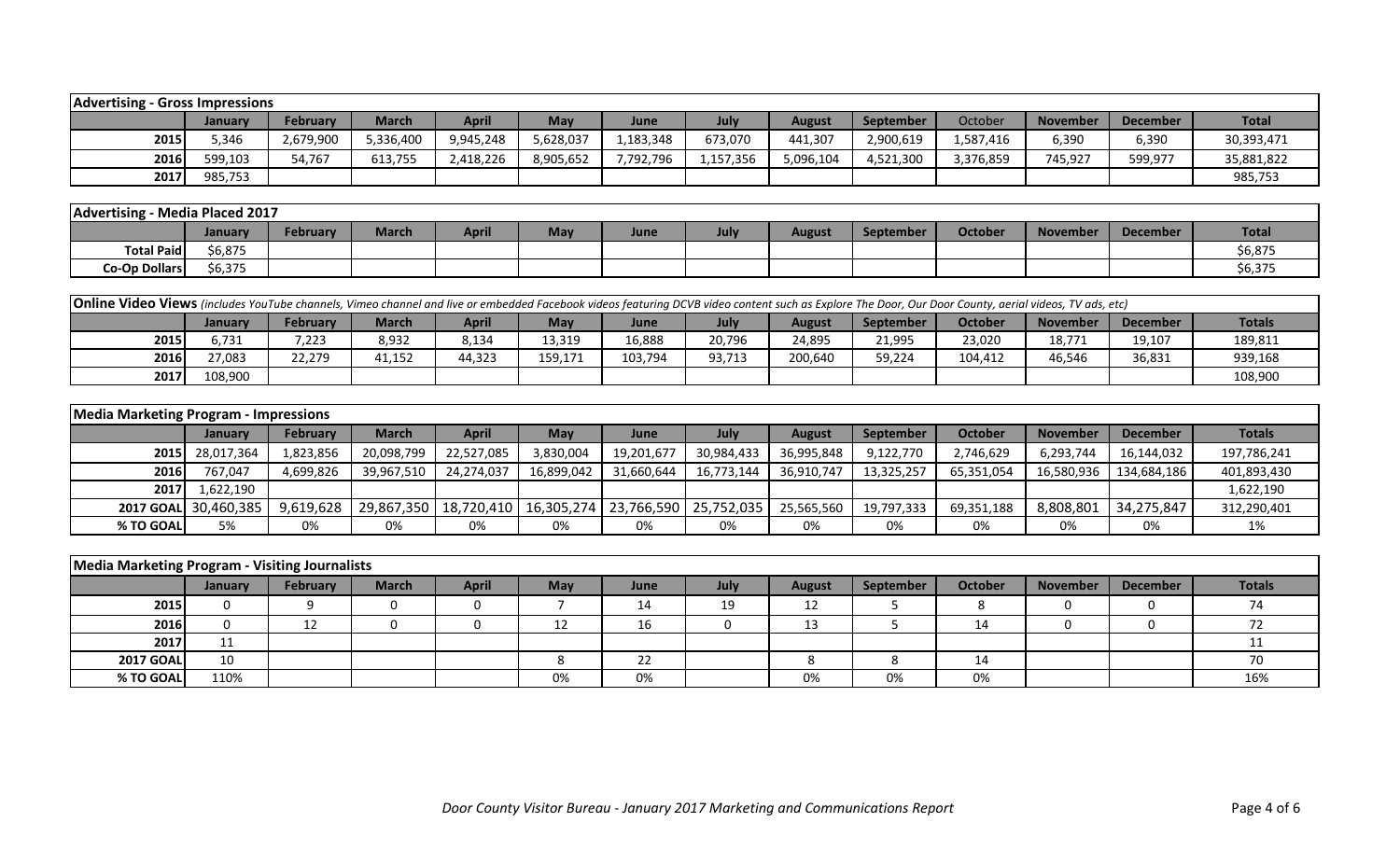| Media Marketing Program - Ad Value Equivalency |           |                 |              |              |             |           |           |               |                |                |                 |                 |                |
|------------------------------------------------|-----------|-----------------|--------------|--------------|-------------|-----------|-----------|---------------|----------------|----------------|-----------------|-----------------|----------------|
|                                                | January   | <b>February</b> | <b>March</b> | <b>April</b> | May         | June      | July      | <b>August</b> | September      | <b>October</b> | <b>November</b> | <b>December</b> | <b>Totals</b>  |
| 2015                                           | \$70,320  | \$72,596        | \$80,581     | \$330,607    | \$1,209,143 | \$282,586 | \$168,520 | \$154,576     | \$174,956      | \$40,256       | \$56,902        | \$93,224        | \$2,734,267    |
| 2016                                           | \$147,959 | \$94,919        | \$200,684    | \$186,717    | \$296,988   | \$87,288  | \$133,852 | \$242,453     | \$264,471      | \$136,292      | \$163,845       | \$282,954       | \$2,238,422    |
| 2017                                           | \$84,480  |                 |              |              |             |           |           |               |                |                |                 |                 | \$84,480       |
|                                                |           |                 |              |              |             |           |           |               |                |                |                 |                 |                |
| <b>Group Tour Contacts</b>                     |           |                 |              |              |             |           |           |               |                |                |                 |                 |                |
|                                                | January   | February        | <b>March</b> | <b>April</b> | May         | June      | July      | <b>August</b> | September      | <b>October</b> | <b>November</b> | <b>December</b> | <b>Totals</b>  |
| 2015                                           | 134       | 451             | 110          | 206          | 188         | 179       | 176       | 89            | 125            | 67             | 149             | $\mathbf{1}$    | 1,875          |
| 2016                                           | 71        | 614             | 102          | 73           | 58          | 118       | 111       | 209           | 108            | 108            | 109             | 226             | 1,907          |
| 2017                                           | 41        |                 |              |              |             |           |           |               |                |                |                 |                 | 41             |
|                                                |           |                 |              |              |             |           |           |               |                |                |                 |                 |                |
| <b>Group Tour Inquiries</b>                    |           |                 |              |              |             |           |           |               |                |                |                 |                 |                |
|                                                | January   | February        | <b>March</b> | <b>April</b> | May         | June      | July      | <b>August</b> | September      | <b>October</b> | <b>November</b> | <b>December</b> | <b>Totals</b>  |
| 2015                                           | 33        | 19              | 13           | 15           | 12          | 9         | 15        | 13            | 15             | 23             | 8               |                 | 176            |
| 2016                                           | 41        | 22              | 8            | 15           | 5           | 12        | 9         | 19            | $\overline{7}$ | $\overline{4}$ | $\overline{7}$  | $\overline{3}$  | 152            |
| 2017                                           | 5         |                 |              |              |             |           |           |               |                |                |                 |                 | 5 <sup>1</sup> |
|                                                |           |                 |              |              |             |           |           |               |                |                |                 |                 |                |
| <b>Meeting/Event Planner Contacts</b>          |           |                 |              |              |             |           |           |               |                |                |                 |                 |                |
|                                                | January   | February        | <b>March</b> | <b>April</b> | May         | June      | July      | <b>August</b> | September      | <b>October</b> | <b>November</b> | <b>December</b> | <b>Totals</b>  |
| 2015                                           | 97        | 85              | 171          | 188          | 209         | 181       | 373       | 120           | 101            | 149            | 52              | 59              | 1,785          |
| 2016                                           | 1,000     | 338             | 158          | 182          | 162         | 18        | 338       | 90            | 170            | 145            | 216             | 3               | 2,820          |
| 2017                                           | 1,508     |                 |              |              |             |           |           |               |                |                |                 |                 | 1,508          |
|                                                |           |                 |              |              |             |           |           |               |                |                |                 |                 |                |
| Meeting/Event Planner Inquiries                |           |                 |              |              |             |           |           |               |                |                |                 |                 |                |
|                                                | January   | February        | <b>March</b> | <b>April</b> | May         | June      | July      | <b>August</b> | September      | <b>October</b> | <b>November</b> | <b>December</b> | <b>Totals</b>  |
| 2015                                           | 82        | 35              | 42           | 56           | 66          | 76        | 54        | 37            | 31             | 28             | 20              | 21              | 548            |
| 2016                                           | 41        | 35              | 21           | 26           | 40          | 17        | 24        | 21            | 16             | 6              | 9               | $\mathbf{1}$    | 257            |
| 2017                                           | 12        |                 |              |              |             |           |           |               |                |                |                 |                 | 12             |